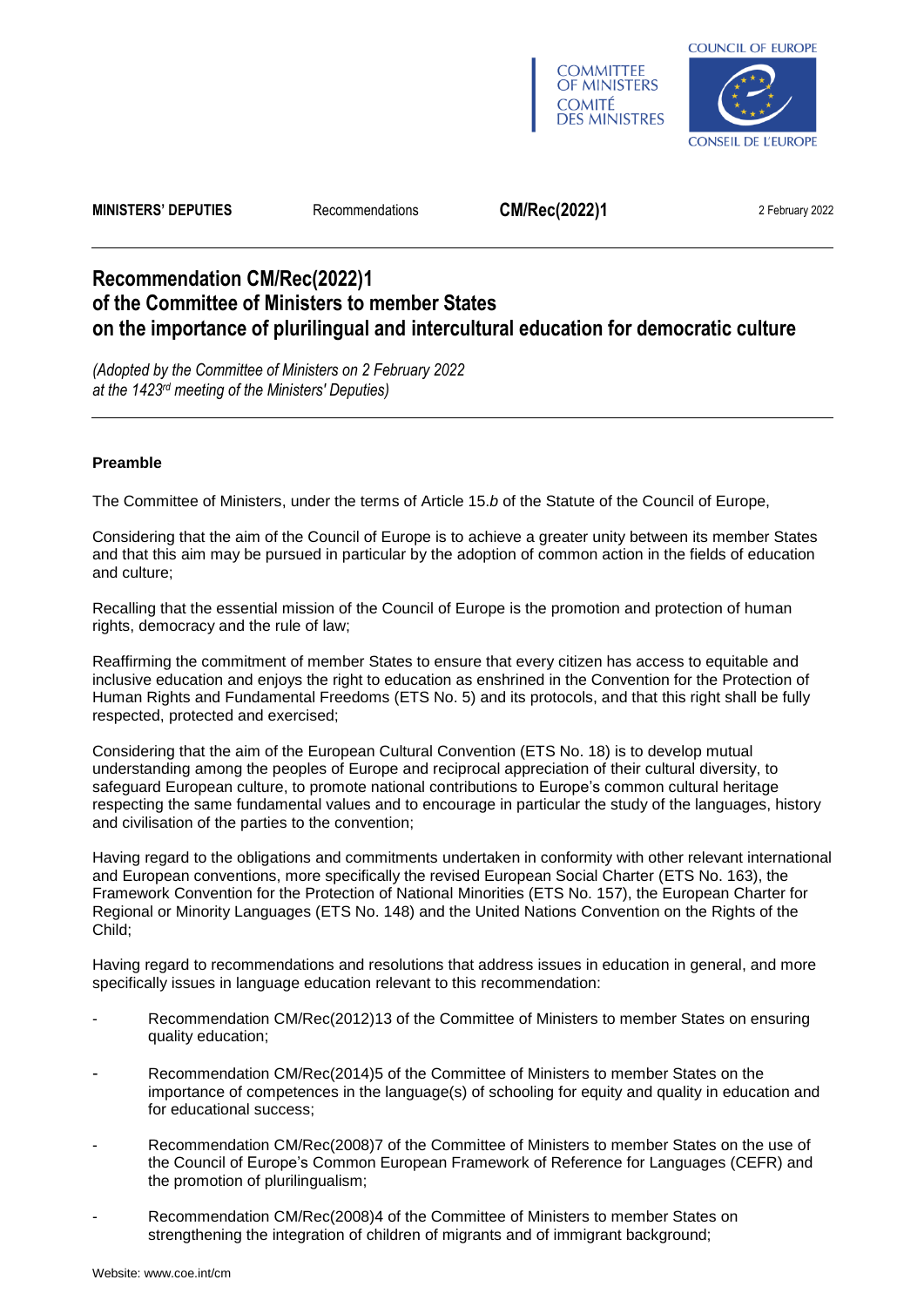- Recommendation [Rec\(2005\)3](https://search.coe.int/cm/Pages/result_details.aspx?Reference=Rec(2005)3) of the Committee of Ministers to member States on teaching neighbouring languages in border regions;
- Resolution on the European Language Portfolio adopted at the 20<sup>th</sup> Session [\(2000\)](http://rm.coe.int/CoERMPublicCommonSearchServices/DisplayDCTMContent?documentId=09000016804595af) of the Standing Conference of the Ministers of Education of the Council of Europe;
- Resolution Re[s\(94\)10](https://search.coe.int/cm/Pages/result_details.aspx?ObjectID=09000016804c3764) on an enlarged Partial Agreement establishing the European Centre for Modern Languages;

Having regard also to other recommendations that are relevant to the promotion of plurilingual and intercultural education for democratic citizenship:

- Recommendation [CM/Rec\(2019\)10](https://search.coe.int/cm/Pages/result_details.aspx?Reference=CM/Rec(2019)10) of the Committee of Ministers to member States on developing and promoting digital citizenship education;
- Recommendation [CM/Rec\(2010\)7](https://search.coe.int/cm/Pages/result_details.aspx?Reference=CM/Rec(2010)7) of the Committee of Ministers to member States on the Council of Europe Charter on Education for Democratic Citizenship and Human Rights Education;
- Recommendation [CM/Rec\(2007\)6](https://search.coe.int/cm/Pages/result_details.aspx?Reference=CM/Rec(2007)6) of the Committee of Ministers to member States on the public responsibility for higher education and research;

Bearing in mind the recommendations related to language education of the Parliamentary Assembly and the Congress of Local and Regional Authorities of the Council of Europe:

- Parliamentary Assembly Recommendation 2143 [\(2018\)](https://pace.coe.int/en/files/25212) on protecting and promoting sign languages in Europe, as well as the reply to this recommendation adopted by the Committee of Ministers;
- Parliamentary Assembly Recommendation 1740 [\(2006\)](https://pace.coe.int/files/17421/pdf) on the place of mother tongue in school education, as well as the reply to this recommendation adopted by the Committee of Ministers;
- Parliamentary Assembly Recommendation 1539 [\(2001\)](http://assembly.coe.int/nw/xml/XRef/Xref-XML2HTML-EN.asp?fileid=16954) on the European Year of Languages, as well as the reply to this recommendation adopted by the Committee of Ministers;
- Congress of Local and Regional Authorities Recommendation 222 [\(2007\)](https://rm.coe.int/language-education-in-regional-or-minority-languages-rapporteurs-a-j-m/168071919f) on language education in regional or minority languages;

Considering the related aims of the European Union, the Organization for Security and Co-operation in Europe (OSCE) and the United Nations:

- the Council of the European Union Recommendation on a comprehensive approach to the teaching and learning of languages [\(2019/C](https://eur-lex.europa.eu/legal-content/EN/TXT/PDF/?uri=CELEX:32019H0605(02)&from=EN) 189/03);
- the OSCE High Commissioner on National Minorities Ljubljana [Guidelines](https://www.osce.org/hcnm/ljubljana-guidelines) on Integration of Diverse [Societies](https://www.osce.org/hcnm/ljubljana-guidelines) (2012);
- the [United Nations Sustainable Development Goals \(SDGs\) 2030](https://www.un.org/ga/search/view_doc.asp?symbol=A/RES/70/1&Lang=E) and in particular [SDG 4,](https://sdgs.un.org/goals/goal4) which aims at ensuring inclusive and equitable quality education and promoting lifelong learning opportunities for all;

Having regard to other official declarations, conclusions, policy documents and survey findings relevant to the promotion of plurilingual and intercultural education for democratic citizenship:

- the [Political declaration on the education response to t](https://rm.coe.int/the-education-response-to-the-covid-crisis-political-declaration-for-t/16809fee7a)he COVID crisis endorsed by the Informal Conference of Ministers of Education organised under the Greek Chairmanship of the Committee of Ministers [\(2020\)](https://www.coe.int/en/web/education/informal-conf-ministers-education-oct2020) and its accompanying road [map for action;](https://rm.coe.int/making-the-right-to-education-a-reality-in-times-of-covid-19-a-roadmap/16809fee7b)
- the 25<sup>th</sup> [anniversary Declaration](https://www.ecml.at/Aboutus/Declaration/tabid/5454/language/en-GB/Default.aspx) of the European Centre for Modern Languages of the Council of Europe (ECML), "Quality language education for a democratic, socially cohesive and peaceful Europe: nine ECML cornerstones";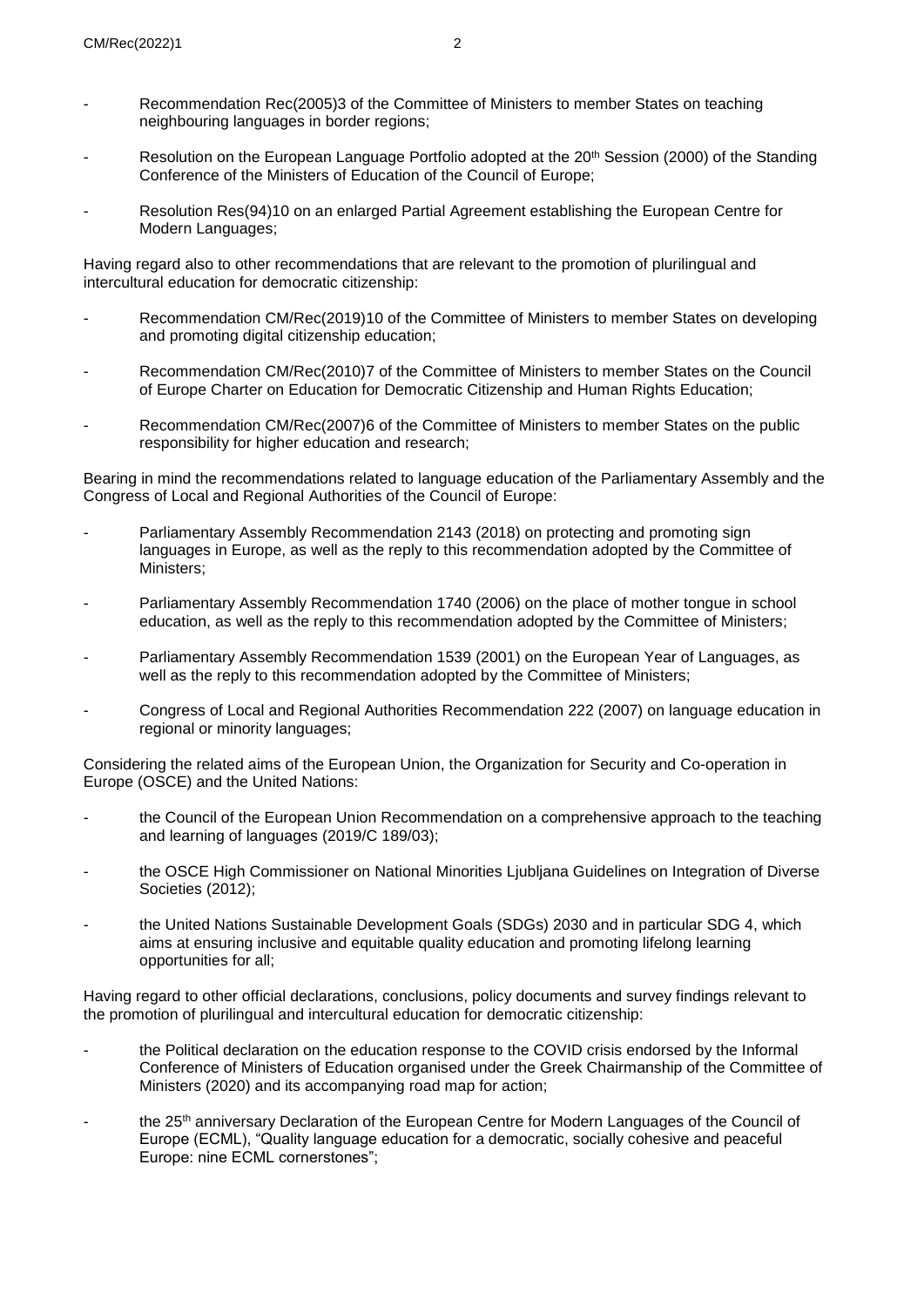- the conclusions of the 2010 Council of Europe [Intergovernmental Language Policy Forum](http://rm.coe.int/report-of-the-policy-forum-on-the-right-of-learners-to-quality-and-equ/168073e077) "The right of learners to quality and equity in education – The role of linguistic and intercultural competences";
- the Council of Europe White Paper on [Intercultural](https://www.coe.int/t/dg4/intercultural/source/white%20paper_final_revised_en.pdf) Dialogue "Living together as equals in dignity" (2008);
- the United Nations Educational, Scientific and Cultural Organization (UNESCO) ["Survey of](http://uis.unesco.org/en/document/unesco-survey-intercultural-dialogue-2017-analysis-findings)  [intercultural dialogue 2017: analysis of findings"](http://uis.unesco.org/en/document/unesco-survey-intercultural-dialogue-2017-analysis-findings) (2017);
- UNESCO's [Policy Paper 24](https://unesdoc.unesco.org/ark:/48223/pf0000243713) "If you don't understand, how can you learn?" (2016);

Bearing in mind policy guidelines and frameworks that provide conceptual and practical support for plurilingual and intercultural education for democratic citizenship, in particular:

- the Reference Framework of [Competences](https://www.coe.int/en/web/campaign-free-to-speak-safe-to-learn/reference-framework-of-competences-for-democratic-culture) for Democratic Culture (2018);
- the Common European Framework of Reference for Languages: Learning, teaching, [assessment](https://rm.coe.int/1680459f97) (CEFR 2001) and the CEFR [Companion](https://rm.coe.int/common-european-framework-of-reference-for-languages-learning-teaching/16809ea0d4) volume (2020);
- A Framework of Reference for Pluralistic [Approaches](https://www.ecml.at/Portals/1/documents/ECMl-resources/CARAP-EN.pdf) to Languages and Cultures (2012);
- From Linguistic Diversity to Plurilingual Education: Guide for the [Development](https://rm.coe.int/CoERMPublicCommonSearchServices/DisplayDCTMContent?documentId=09000016802fc1c4) of Language [Education](https://rm.coe.int/CoERMPublicCommonSearchServices/DisplayDCTMContent?documentId=09000016802fc1c4) Policies in Europe (2007);

Recognising the cognitive, linguistic and societal benefits of learning a range of languages and the disadvantages for learners who have access to only one additional language;

Recognising that the preservation and promotion of Europe's linguistic diversity are preconditions for the cohesion of European societies;

Reaffirming that linguistic and cultural diversity within a country reflects the vitality and richness of Europe's culture;

Recognising that language is essential to understanding, assessing and formulating the arguments and opinions that are essential to democracy;

Recognising that quality language education plays a crucial role in developing the will and ability of individuals and societies to understand those whose backgrounds and views are different from their own;

Recognising that plurilingual and intercultural competences contribute to equitable and inclusive education, educational success, participation in democratic culture and societal integration;

Recognising that plurilingual and intercultural education also supports the educational and social inclusion of migrant and marginalised learners;

Recognising that the digital environment provides an unprecedented means for people to express themselves using different languages and opens new opportunities to enhance language learning and to support and promote languages not taught in the curriculum, all of which underpins the culture of democracy that enables democratic institutions to function properly,

- 1. Recommends that the governments of member States:
	- a. implement the measures set out in the appendix to this recommendation, taking due account of national, regional and/or local circumstances, and in conformity with constitutional provisions;
	- b. encourage school principals, directors and managers to implement whole-school policies and practices that welcome and valorise linguistic and cultural diversity, promote language learning and the development of plurilingual repertoires, encourage intercultural learning and prepare pupils and students to participate in democratic culture;
	- c. request institutions responsible for the initial and further education of teachers to focus on pedagogies that foster inclusive plurilingual and intercultural education and enable student teachers and teachers to implement them across the curriculum;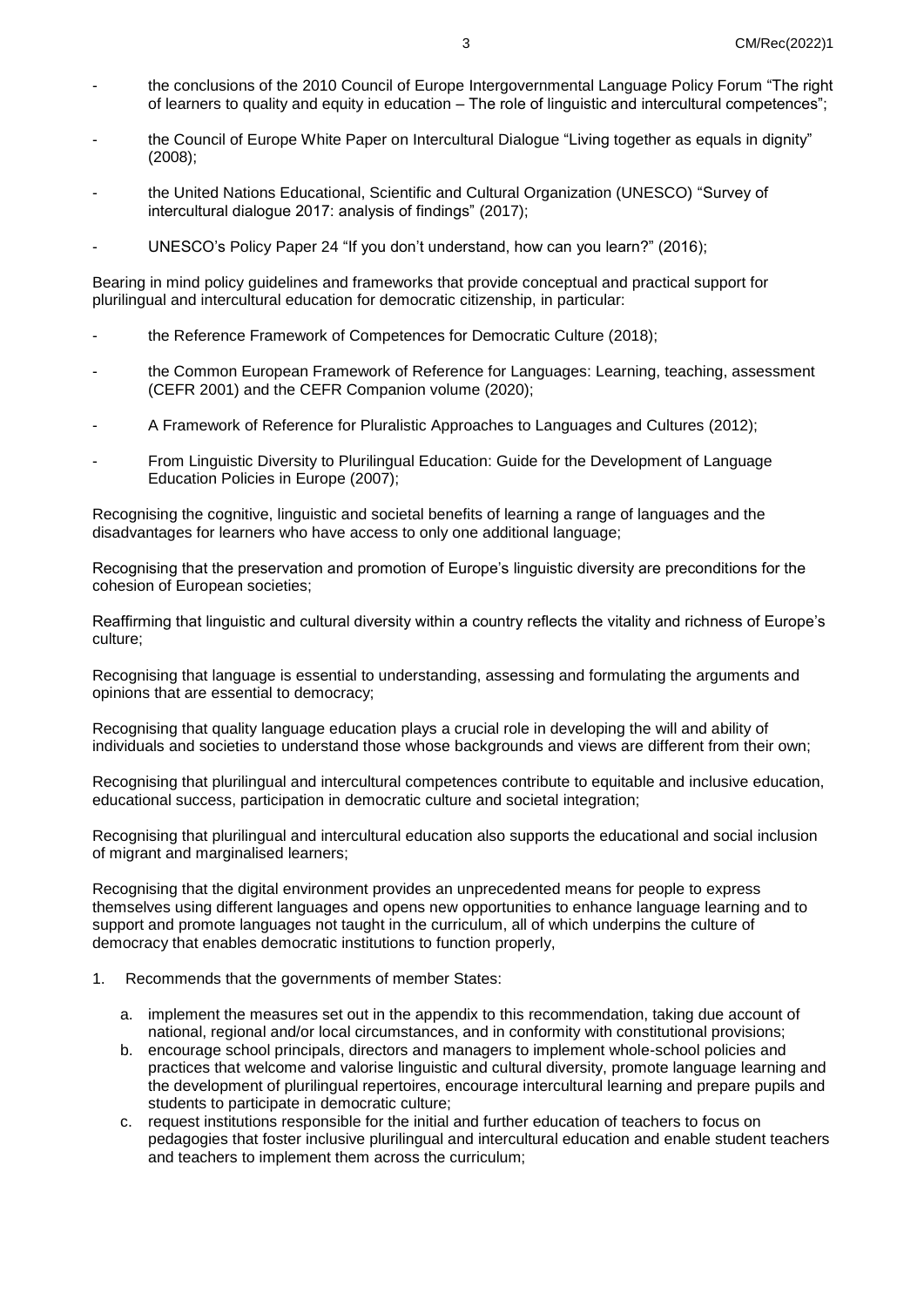- d. invite higher education institutions to review their policy and practices with a view to ensuring that their graduates are equipped with the linguistic and cultural resources needed to participate in the democratic processes of Europe's diverse societies;
- e. encourage universities and other competent institutions and agencies to engage in research that contributes to international understanding of plurilingualism and intercultural dialogue at all educational levels and in all social domains;
- f. encourage agencies, organisations and networks that promote non-formal and lifelong learning to foster plurilingualism and intercultural dialogue and recognise their benefits for education and democratic culture;
- g. encourage school inspectors and agencies responsible for quality assurance and quality improvement to foster and support plurilingual and intercultural education in all educational sectors and at all levels;
- h. support collaboration between educational and cultural institutions, civil society and businesses to promote plurilingual and intercultural learning for democratic culture;
- i. support the efforts of relevant bodies to encourage public debate about languages and cultures, language learning and plurilingualism, and their importance for personal and professional development, quality education, societal integration and access to human rights and democracy;
- j. ensure that this Recommendation, including the guidelines contained in the appendix, is translated and disseminated as widely as possible among competent authorities, stakeholders, the press and other media, through accessible means, modes and formats of communication;
- k. review the implementation of this Recommendation on a regular basis within the Steering Committee for Education (CDEDU);
- 2. Requests the Secretary General of the Council of Europe to transmit this recommendation to:
	- the governments of those States Parties to the European Cultural Convention which are not members of the Council of Europe;
	- the European Union;
	- the Organisation for Economic Co-operation and Development (OECD);
	- the United Nations, in particular UNESCO, the UN Special Rapporteur on minority issues, and the UN Special Rapporteur on the right to education;
	- the OSCE, in particular the High Commissioner on National Minorities;
	- the professional associations and international non-governmental organisations (NGOs) that comprise the Professional Network Forum of the European Centre for Modern Languages.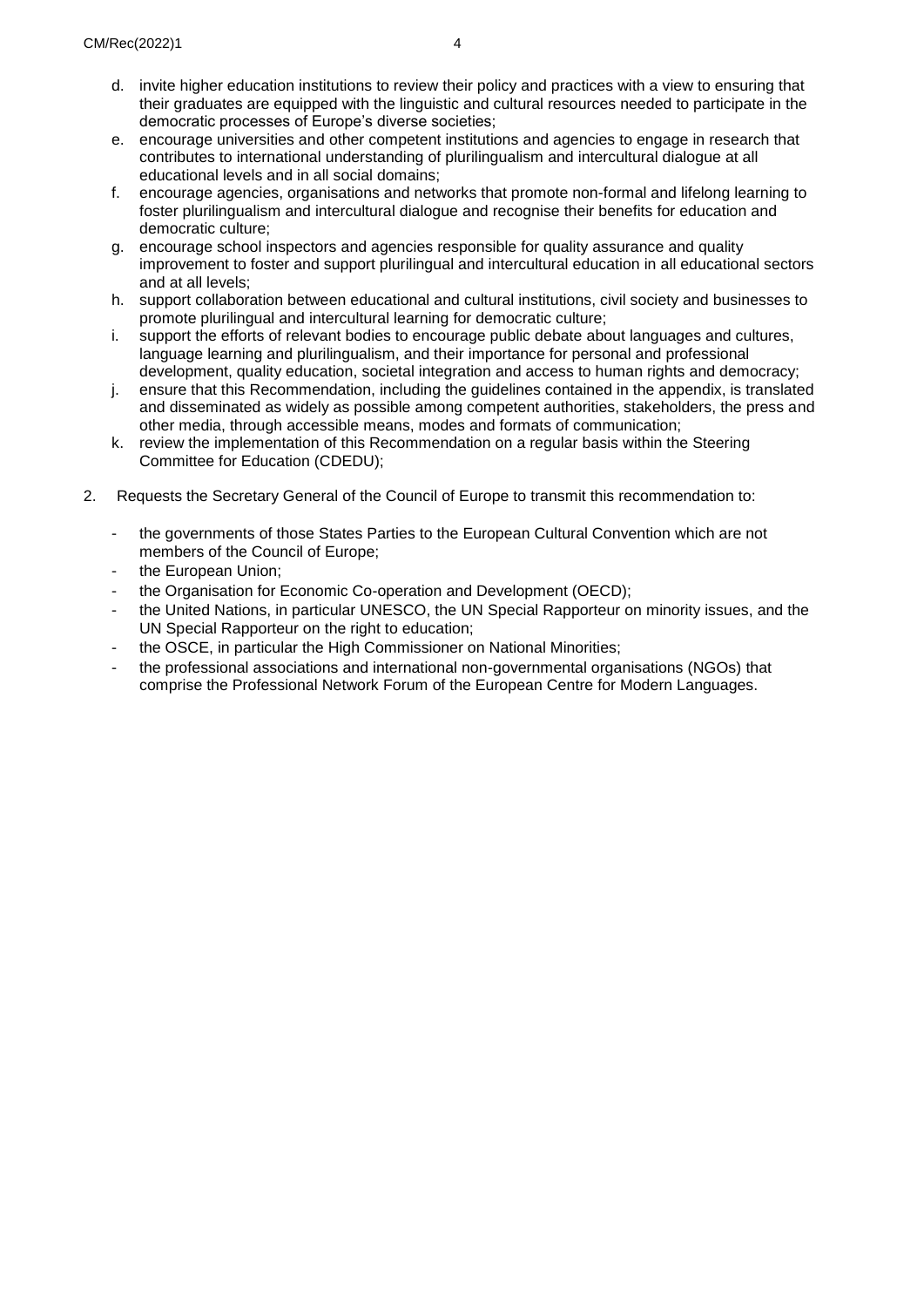# **Guidelines for developing and promoting plurilingual and intercultural education for democratic culture**

# **1. Purpose**

The efficient functioning of democracies depends on social inclusion and societal integration, which in turn depend on an understanding of, respect for and engagement with linguistic and cultural diversity. This recommendation aims to give fresh impetus to the promotion, development, and implementation of plurilingual and intercultural education, recognising its importance for personal and professional development, equity, societal integration, the exercise of human rights and participation in democratic culture.

# **2. Scope**

These guidelines seek to define the elements required to support the development of plurilingual and intercultural education for democratic culture, which valorises all languages, spoken and signed, whether or not they have official status or are part of the official curriculum. The guidelines are aimed at:

- i. public authorities at all levels and other official actors responsible for education systems, in particular for the development of policies, curriculums and the content of educational programmes, and the design and administration of public examinations;
- ii. school principals, directors, managers and their teaching and other staff;
- iii. those responsible for the initial and further education of teachers;
- iv. universities and other institutions of post-secondary education;<br>v. school inspectors and agencies responsible for quality assurance
- school inspectors and agencies responsible for quality assurance and quality improvement in education;
- vi. institutions involved in educational research;
- vii. organisations involved in non-formal education and lifelong learning;
- viii. academic associations and teachers' and lecturers' unions and associations;
- ix. international, national, regional and local associations of parents/guardians;
- x. employers concerned with language learning and the promotion of social integration in the workplace;
- xi. NGOs and private organisations involved in the promotion of language learning.

Because plurilingualism, intercultural dialogue and democratic culture are matters of concern for society at large, these guidelines are also relevant to civil society (sports, music, social and cultural associations, etc.), businesses, the media and a wide range of other stakeholder groups.

# **3. Definitions**

For the purposes of this text, the following definitions are relevant:

- a. "Plurilingualism" is "the potential and/or actual ability to use several languages to varying levels of proficiency and for different purposes" [\(Guide for the Development of Language Education Policies](https://rm.coe.int/CoERMPublicCommonSearchServices/DisplayDCTMContent?documentId=09000016802fc1c4) [in Europe](https://rm.coe.int/CoERMPublicCommonSearchServices/DisplayDCTMContent?documentId=09000016802fc1c4)*,* p. 10). As a "communicative competence to which all knowledge and experience of language contributes and in which languages interrelate and interact", plurilingualism develops "as an individual person's experience of language in its cultural contexts expands, from the language of the home to that of society at large and then to the languages of other peoples (whether learnt at school or college, or by direct experience)" [\(Common European Framework of](https://rm.coe.int/1680459f97) Reference for [Languages,](https://rm.coe.int/1680459f97) section 1.3).
- b. "Multilingualism" refers to the presence of two or more languages in a community or society.
- c. "Plurilingual repertoire" refers to the different languages an individual is able to use. The languages may have been learnt in different contexts (in the home, through social contact, at school, etc.); they may be used for different purposes (communicating with the family, socialising with neighbours, studying at school or university, etc.); sometimes two or more of them may be used at the same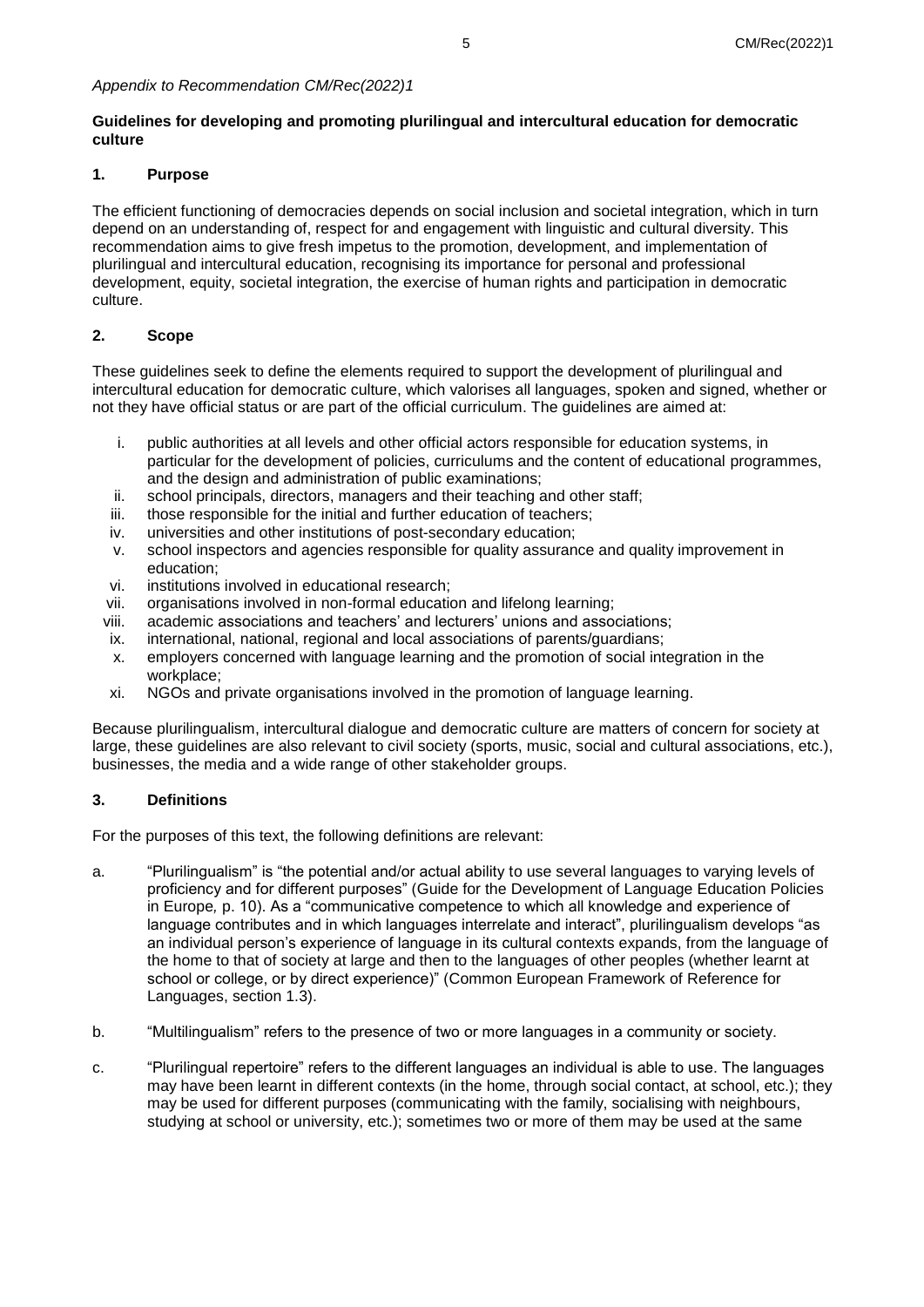time. Plurilingual repertoires are dynamic in the sense that their constituent languages interrelate and interact, and they are fluid, tending to change over the course of a lifetime. It is usual to have different levels of competence in the various languages of a plurilingual repertoire.

- d. "Intercultural competence" is the capacity to approach other people with respect, openness and understanding; to argue for and justify one's own point of view in a sensitive and responsible manner; and to use one's experience of cultural diversity to reflect critically on issues that one usually takes for granted. Intercultural competence may or may not include the ability to communicate in two or more languages.
- e. "Mediation" refers to activities that facilitate communication between individuals or groups who, for whatever reason, are unable to communicate with each other directly. In an extended sense, mediation refers to the linguistic and cultural processes by which schools and other educational institutions help their learners to negotiate meaning, construct knowledge and engage with linguistic and cultural diversity.
- f. "Language/s of schooling" refers to the dominant language/s of learning and teaching, extracurricular activities and institutional management. It embraces both language as a subject in its own right (literacy, literature) and language in other subjects (for example, history, maths, science). In most contexts, the language of schooling is a national or official regional language; sign languages may be used in the education of the deaf.
- g. "Home language/s" refers to the language/s of domestic communication and the language/s acquired in early childhood, including sign languages. The term is used to refer to any and all languages used in a home context and does not imply a value judgment.
- h. "Additional language" is an umbrella term that refers to any language an individual learns in addition to their home language/s. By focusing on the individual's developing plurilingual repertoire rather than specific languages, the term avoids the confusion that can arise, for example, by labelling as "foreign" a language that is foreign to the majority but the home language of a minority of learners.
- i. "Plurilingual and intercultural education" is a holistic concept that has an impact on all areas of education policy and practice. Setting out to foster the development of integrated linguistic repertoires in which languages interrelate and interact, it takes explicit account of and seeks to bring into interaction with one another:
	- i. the languages and cultures that learners bring with them, including sign, minority and migrant languages and cultures;
	- ii. the language/s of schooling, which vary in genre and terminology according to the different subjects taught and differ in significant ways from the language of informal everyday communication;
	- iii. regional, minority and other languages and cultures that are part of the curriculum;
	- iv. foreign languages (modern and classical);
	- v. other languages and cultures that are not present in school and not part of the official curriculum.

The learning of at least two languages in addition to the language/s of schooling is often considered an essential element of plurilingual and intercultural education.

# **4. Principles**

Plurilingual and intercultural education:

- i. is essential to education for democratic culture;
- ii. respects and values linguistic and cultural diversity:
- iii. promotes language awareness and language sensitivity across the curriculum;
- iv. encourages critical reflection on cultural diversity;
- v. helps to foster critical digital literacy and digital citizenship;
- vi. encourages learner autonomy and values the learner's voice;
- vii. supports the inclusion of disadvantaged and marginalised learners on an equal footing with other learners.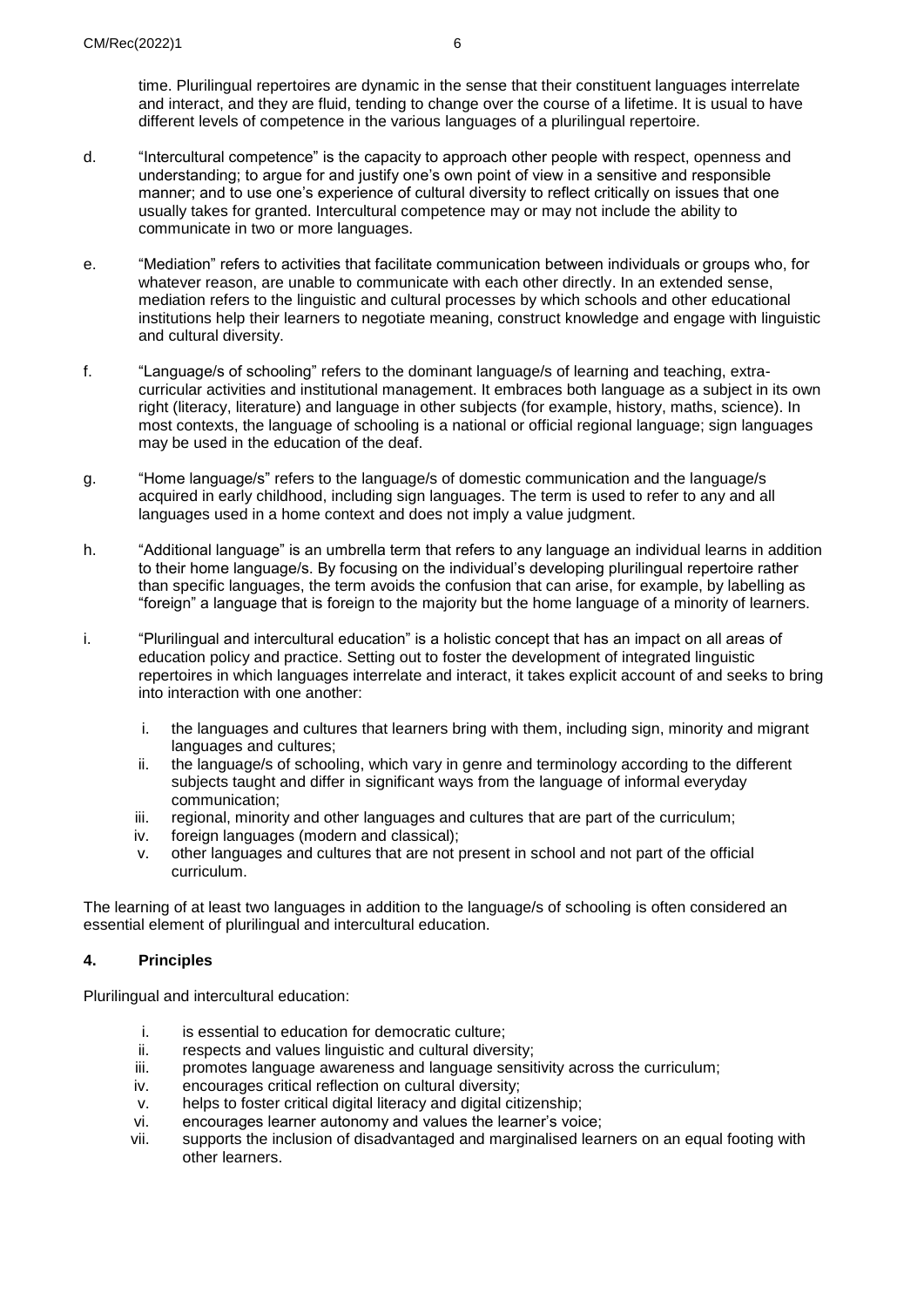# **5. Measures**

- a. *Introduction*
	- i. The following measures embody a vision of education based on the Council of Europe's foundational values of democracy, human rights and the rule of law.
	- ii. The measures spell out what this recommendation implies for public authorities at all levels and other official actors responsible for schools, universities and other institutions of postsecondary education; and organisations that promote non-formal and lifelong learning.
	- iii. The full implementation of the measures, which requires co-ordination at national level and collaboration between agencies of formal, non-formal and lifelong learning, is the work of many years because it entails shifts not only in educational policy and practice but also in societal attitudes to linguistic and cultural diversity.
	- iv. Much can nevertheless be achieved in the meantime by adjusting policy and practice at the level of the educational institution and the classroom and by drawing on existing Council of Europe resources.
	- v. In implementing plurilingual and intercultural education for democratic culture, all authorities and agencies concerned by education should adapt these measures to their own context.

# b. *Policy and practice*

Those responsible for national, regional and institutional policy in all educational sectors should:

- i. review existing policies with a view to strengthening plurilingual and intercultural education and supporting linguistic and cultural diversity;
- ii. ensure that the language dimension of all subjects is made explicit in curriculum guidelines and curriculums;
- iii. ensure that curriculum guidelines and curriculums provide pupils and students with the opportunity to develop, ideally in at least two languages in addition to the language/s of schooling, the competences needed to engage in authentic and progressively complex oral and written communication, and that every effort is made to provide certification of those competences;
- iv. encourage the learning of additional languages from an early age and ensure that at each successive stage of education account is taken of the competences learners have already developed;
- v. reflect on traditional linguistic hierarchies and seek to diversify the range of languages offered;
- vi. promote the teaching of languages in interaction with one another;
- vii. encourage and facilitate communication and collaboration between teachers of different languages and different curriculum subjects;
- viii. promote bilingual and immersion education and content and language integrated learning (CLIL);
- ix. explore ways of including home languages signed as well as spoken that are not part of the official curriculum in the educational process and, where appropriate, provide formal recognition and certification of those languages;
- x. ensure the quality of language learning and acknowledge the contribution made by non-formal education and informal learning;
- xi. create conditions that are favourable to the organisation of complex learning environments, including those that fully integrate the use of digital media;
- xii. support the creation of teaching and learning resources designed to help the development of plurilingual repertoires and intercultural awareness and competences;
- xiii. encourage pedagogical approaches that empower learners by developing their autonomy and their critical thinking skills, make space for the learner's voice, create a democratic classroom and school culture and prepare learners for lifelong learning;
- xiv. encourage pedagogical approaches that develop learners' language and cultural awareness and equip them to engage in intercultural dialogue;
- xv. encourage the adoption of inclusive whole-school/institution-wide approaches to linguistic and intercultural policy and practice;